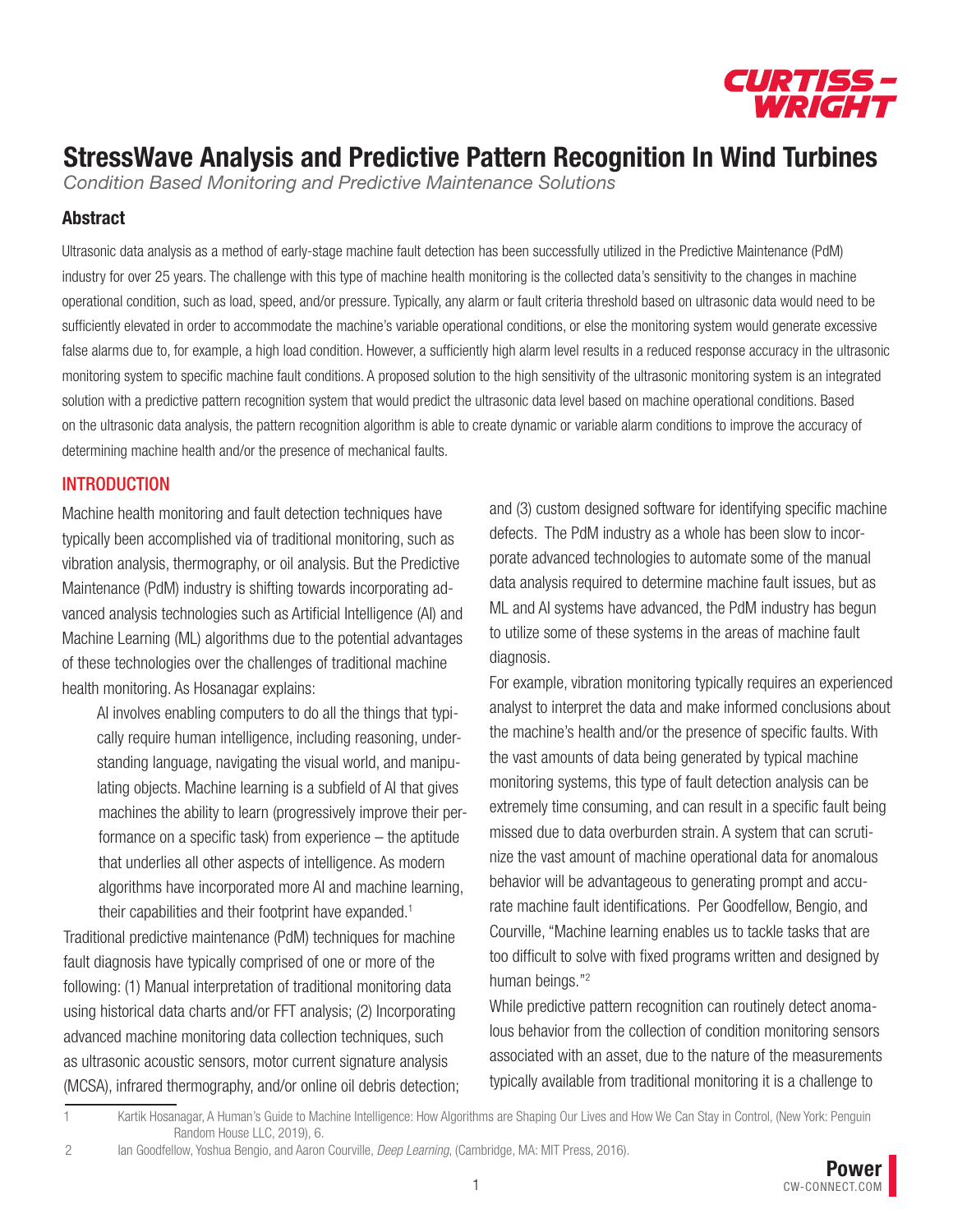identify specific failure mechanisms before any damage has started to occur. For example, by the time a vibration or temperature monitor detects anomalous behavior, the damage to the machine asset may be beyond a simple repair. The ideal situation is to have the monitoring system identify anomalous machine behavior before the damage to the asset is severe. By using ultrasonic detection to monitor the machine's frictional behavior, the system is able to detect the anomalous behavior at a very early stage, and by applying that data to an AI/ML system, such as predictive pattern recognition, the integrated solution can predict anomalous behavior at a higher level of accuracy than traditional manual data analysis techniques.

#### METHODOLOGY

### PREDICTIVE PATTERN RECOGNITION

Predictive pattern recognition is a real-time, continuous, on-line monitoring system that utilizes existing data signals available through installed DCS systems, historians, and other monitoring systems for anomaly detection. While predictive pattern recognition has features common to other advanced pattern recognition applications, there are some unique capabilities included in predictive pattern recognition that differentiate this application from other technologies.

The underlying algorithm embodied in predictive pattern recognition is the System State Analyzer (SSA). As Mott, Radtke, and King state, "The SSA is a software-based pattern-recognition system that uses previously established relationships of signals from the plant data acquisition system to compare with relationships of current signals"3 . Just as a human is able to recognize that the behavior of a system "looks right" from past experience, the SSA can assess a system based on patterns it discerns from numeric data. The SSA predictive engine is capable of interpreting data in ways that are currently impractical by any other means; it functions by learning and discerning data patterns associated with normal system operation and then comparing the learned reference characteristics with subsequent monitored system behavior. The SSA performs its analysis by:

• Learning the patterns associated with normal system operation from archived numeric data values to establish a reference for the model

- Monitoring the numeric data from continued process operation
- Identifying discrepancies between the learned patterns and the monitored data
- Presenting results graphically
- Alarming detected anomalies

When the SSA analyzes a system, a value is predicted for every signal in the system. Comparison of the monitored signal value with the SSA's predicted value can provide a fault detection or validation capability for each signal in the system – the SSA can detect or validate these changes even if a particular signal is drifting or has failed altogether. If a signal is missing, the SSA provides an accurate replacement for the missing value in a process known as "synthetic variable generation"; even when many signal values are missing or incorrect in the monitored data, the SSA's pattern recognition algorithm will continue to provide accurate predictions.

The SSA performs analysis by "learning" the characteristics of normal system operation and using those characteristics to evaluate the current status of the overall system, its individual components, and each input signal. The "learning" process involves loading sets of data into a reference library (i.e., system states) that represent good operating practices and well-calibrated instrumentation; subsequent monitored data sets are then compared with those in the reference library for similarity. A group of the most similar reference states that bound the monitored state are stored in the learned domain, completing the "learning" process. The learned domain is then manipulated to develop a mathematical representation of the system given the current operating conditions.

When this mathematical representation is combined with the monitored state, a prediction for each signal is calculated. The predicted state is then compared to the monitored state to evaluate overall system operation. Additionally, the value for each signal in the monitored state is compared to its corresponding predicted value to identify signal failure, calibration drift, and/or component performance changes and degradation. Figure 1 shows an example of predicted dynamic alarming's advantages versus a fixed alarm threshold criteria.

<sup>3</sup> J. E. Mott, W.H. Radtke and R.W.King, *EBR-II System Surveillance Using Pattern-Recognition Software*, CONF-880748- -6, (Idaho Falls, Idaho: EBR-II Division, Argonne National Labratory, July 31-August 3, 1988).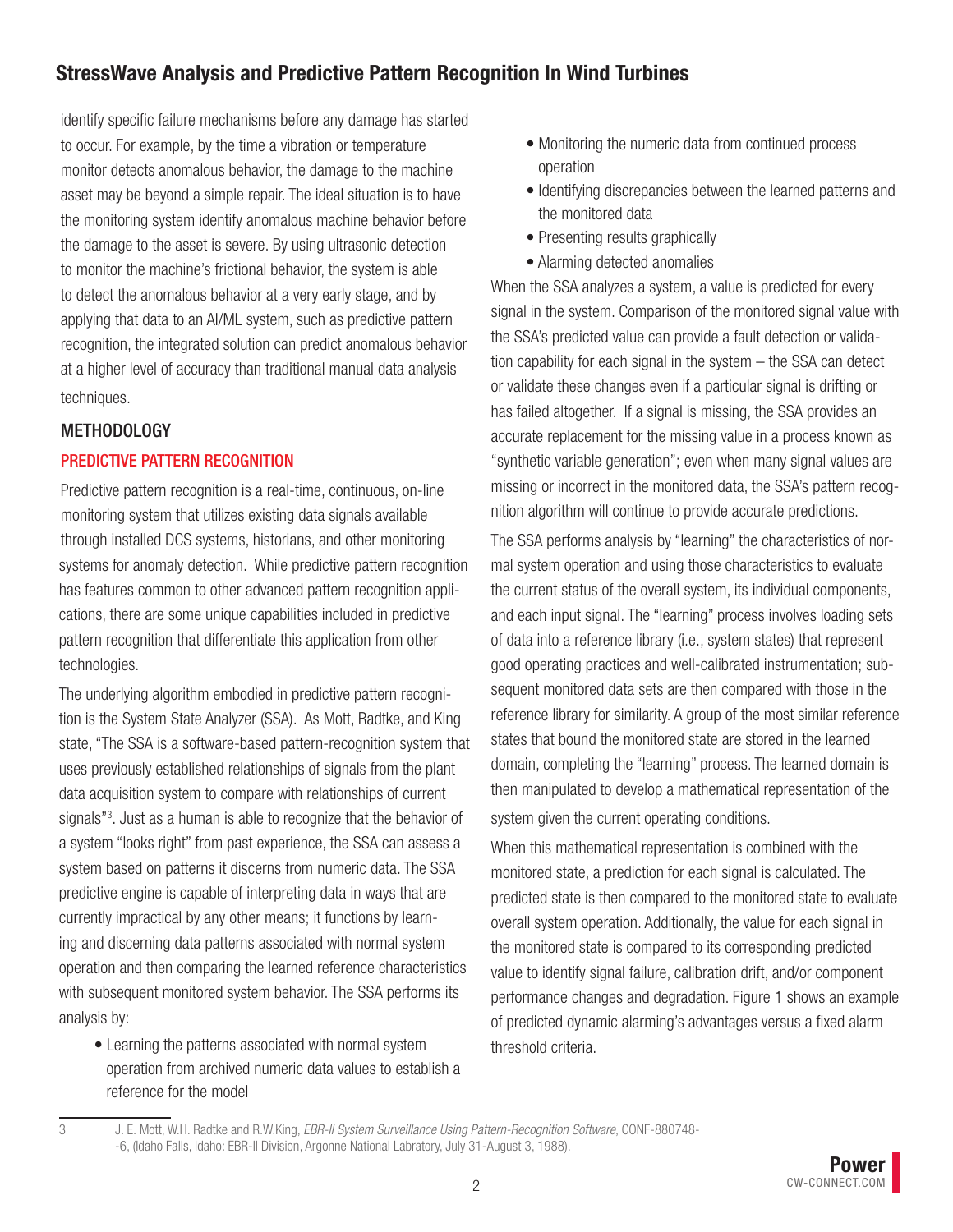

Figure 1: Predictive Pattern Recognition Dynamic Alarming vs. Traditional Fixed Alarm Limit

#### ULTRASONIC CONDITION MONITORING

Utilizing ultrasonic condition monitoring provides superior accuracy in the early detection of machine damage and faults. Per Shaw:

It has been determined, through many years of field and laboratory research, that base friction and friction events, generate high frequency (ultrasonic) sound emissions that can travel through the machine's structure and be detected by a suitably designed sensory apparatus."4

The ultrasonic detection system typically employs distributed data acquisition units and sensors that monitor high frequency sound generated by friction that naturally occurs between the moving parts of a machine. This technique provides a higher degree of dynamic resolution and more failure lead-time than traditional diagnostic methods. As Board adds:

It is superior to vibration analysis for detecting and quantifying discrepant conditions that generate friction and shock. This includes not only localized fatigue damage to bearings and gears, but also includes lubrication problems, abnormal dynamic loading, and foreign object damage."5

Ultrasonic acoustic emission is defined as the class of phenomena whereby transient elastic waves are generated by the rapid release of energy from a localized source or sources within a material; an example would be the progression of a crack in a solid, due to

inter-granular plastic deformation. Ultrasonic acoustic emissions are also continuously generated from contact stresses between two surfaces with relative motion. An important distinction of ultrasonic acoustic emissions is that they typically have higher energy content, and will propagate further through solid structures as well as across material interfaces, such as bolted flanges, mating gear teeth, and antifriction bearing rolling elements/races. This structure-borne ultrasound is caused by friction and shock events between the moving parts of a machine. An externally mounted sensor on the machine's housing detects the ultrasonic acoustic emissions transmitted through the machine's structure. As the high frequency emissions propagate into the sensor, a piezoelectric crystal resonates at a central ultrasonic frequency and is converted into an electrical signal, which is then amplified, band pass filtered, and demodulated to remove unwanted low frequency sound and vibration energy. The output of the signal conditioner represents a time history of individual shock and friction events in the machine based on this ultrasonic data.

## PROPOSED DESIGN FOR PREDICTIVE PATTERN RECOGNI-TION / ULTRASONIC INTEGRATED SOLUTION

The typical alarm functionality of a machine monitoring system is to establish a list of major parameter values, with upper and lower limits as appropriate, for each mode of operation or each state of

<sup>4</sup> William T. Shaw, PhD, CISSP, *Continous stress wave monitoring for failure progression analysis*, (Fort Lauderdale, Florida: SWANTECH, LLC, 2006).

<sup>5</sup> David B. Board, *Stress Wave Analysis of Turbine Engine Faults*, (Fort Lauderdale, Florida: SWANTECH, LLC, 2004).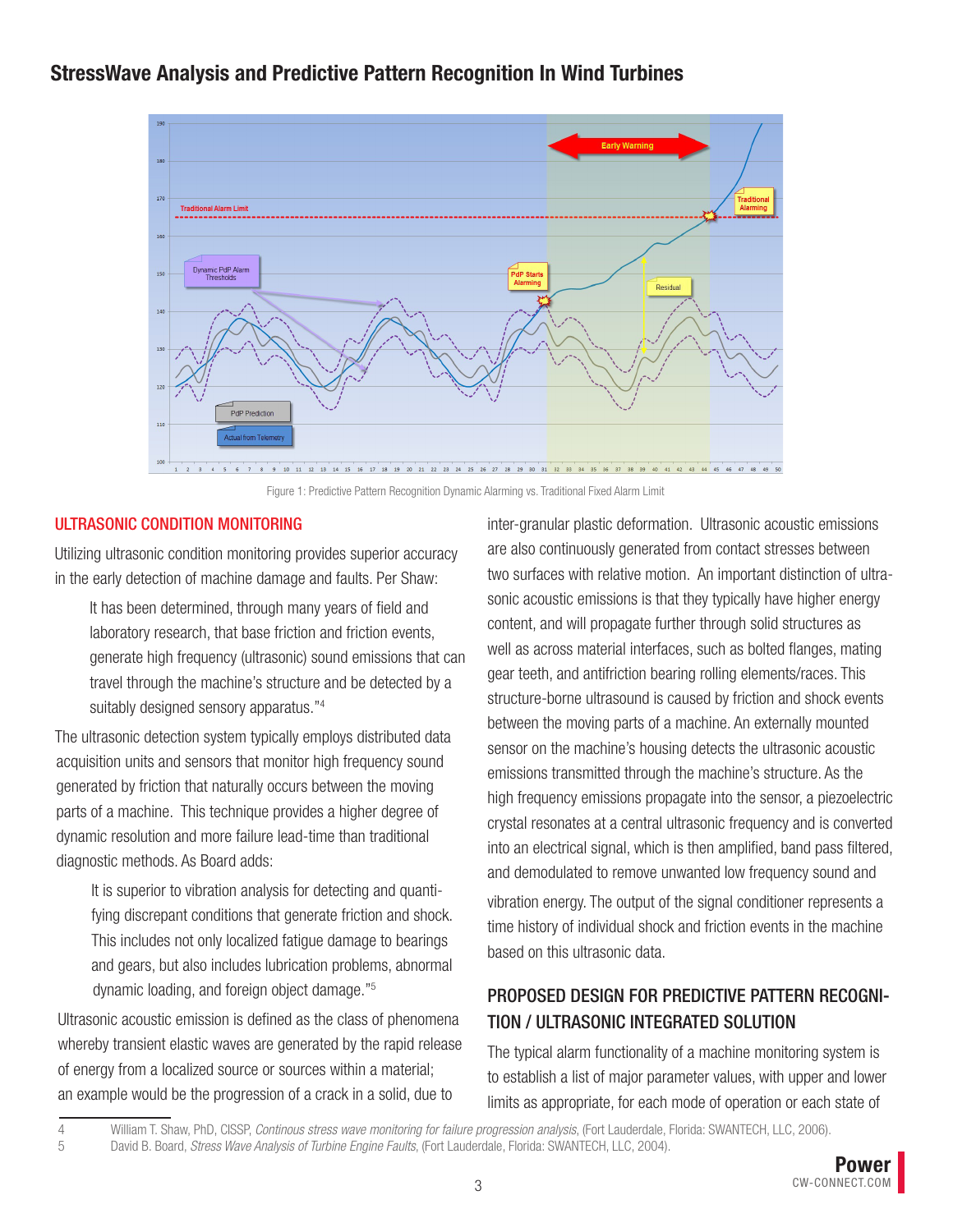the machine. These parameters are examined on a regular basis and checked against their limits in a process referred to as a polling technique. The problem with this solution is that it is not very accurate in a dynamic sense. Because the system is closed and many of the parameters are coupled or correlated with each other, if some parameters change, then other parameters also change. Moreover, the movement of some variables is often a precursor to component or system failure.

An example would be the case of a pump motor beginning to draw too much power; if the pump power increase is not correlated with a flow increase or a coolant temperature change and corresponding density change, then it may indicate that the shaft is beginning to bind because of foreign material intrusion or that the bearings are beginning to fail. In any case, the vast number of correlations are difficult to anticipate and recognize on a timely basis using a polling technique.

Alternatively, by utilizing a predictive pattern recognition system based on the learning process of the System State Analyzer (SSA), the methodology is able to simultaneously validate hundreds of signal values and replace many failed signal values with estimates that depend only on a dynamic estimate of the state of the system, with both signal validation and replacement occurring in near-realtime.

To improve machine fault detection and diagnosis, the proposed solution utilizes ultrasonic signals as a data source basis for the predictive pattern recognition system. As shown in Figure 2, the typical plant monitoring layout is utilized, with the addition of a connection between the ultrasonic monitoring hardware and the predictive pattern recognition system. Therefore, due to the familiarity of existing condition monitoring applications that utilize this type of on-line data collection, the proposed integration is not a complicated endeavor. The integration of ultrasonic and predictive pattern recognition involves specific data transfers via industry standard protocols such as Modbus TCP/IP and OPC – the predictive pattern recognition database can be easily configured to accept the ultrasonic data as a signal source for the SSA engine from these methods.

Data collected using ultrasonic techniques benefits from the advantage of utilizing a proven system that allows the system to predict the machine fault issue at a much earlier stage in the fault progression than traditional monitoring techniques such as



Figure 2: Overall System Diagram Implementing Predictive Pattern Recognition with Ultrasonic Data Collection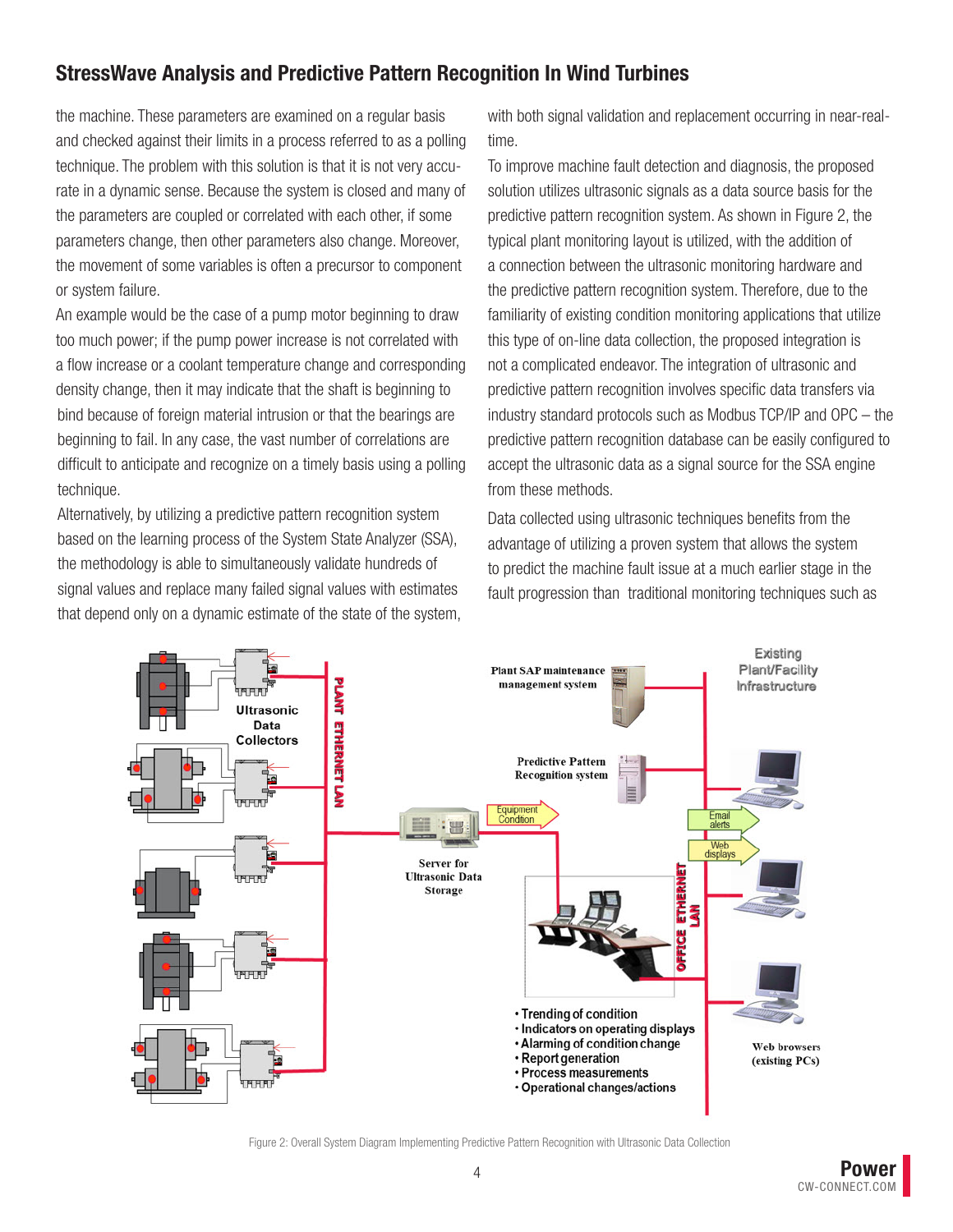

Figure 3: Relative Placement of Monitoring Technologies along the P-F Curve

vibration or infrared monitoring. By measuring shock and friction events, the ultrasonic technique is able to detect wear and damage at the earliest stages, and track the progression of a defect throughout the failure process. This tracking is possible because as the damage progresses, the energy content of friction and shock events increases.

Experienced reliability engineers will recognize Figure 3 as a stylized version of the typical P-F curve. The unit is in good condition until, at some point in time, damage begins and its condition starts to degrade. Point P on the curve identifies where an observation or dedicated condition monitoring measurement would first recognize the fact that the condition has started to degrade. This point represents the first time that the Potential for failure not only exists, but it can be objectively acknowledged to exist. Point F is the point where the Failure occurs.

When examined with this graph, the advantages of monitoring ultrasonic emissions over more traditional condition monitoring technologies appear:

- Point P for ultrasound is exactly the point where damage, manifested by impact pulses, begins, and
- A PROActive Point P exists, prior to actual damage occurring, where ultrasound can identify that conditions are right for damage to occur even though it hasn't actually started.

Traditional condition monitoring methods and technologies are only effective after the initial damage has occurred and progressed to the point where it can be recognized over its routine measurement background levels. They merely identify the fact that significant damage has already occurred and progressed to their respective Point P's, and without intervention, failure is inevitable. Additionally, it is expected that the predictive pattern recognition/ultrasonic integrated system will predict normal ultrasonic levels as they vary with typical operation, allowing a dynamic alarm band that could provide earlier warning than a fixed threshold alarm or criteria.

Thus, by combining the advantages of a "rules-based" algorithm, such as predictive pattern recognition, with the early-warning benefit of ultrasonic monitoring, the combined system is proposed to be a very effective technique, producing effective and reliable results in machine fault diagnosis and the PdM industry as a whole.

## EXPERIMENTAL RESULTS AND ANALYSIS WIND TURBINE DATASET

Wind turbine monitoring has proven to be a challenging environment for traditional data collection to produce accurate fault detection due to factors inherent in wind turbine design and operation, including: (1) variable speed and power conditions, (2) high levels of integral structural vibration, (3) low speed conditions of the main shaft bearing, (4) extreme environmental conditions, and (5) high stress levels applied to drivetrain mechanical components during shutdown operations. These factors have created demanding operational conditions for traditional monitoring technologies and have resulted in the industry's momentum shifting towards using cutting-edge condition monitoring techniques for wind turbines.

The numerous advantages of ultrasonic technology can produce a positive outcome when applied to wind turbine monitoring. These advantages include: (1) shaft rotation speed does not affect ultrasonic signal production, (2) inherent wind turbine vibration is filtered out by the sensors, (3) the frictional detection capability of ultrasonic is useful in determining oil effectiveness during extreme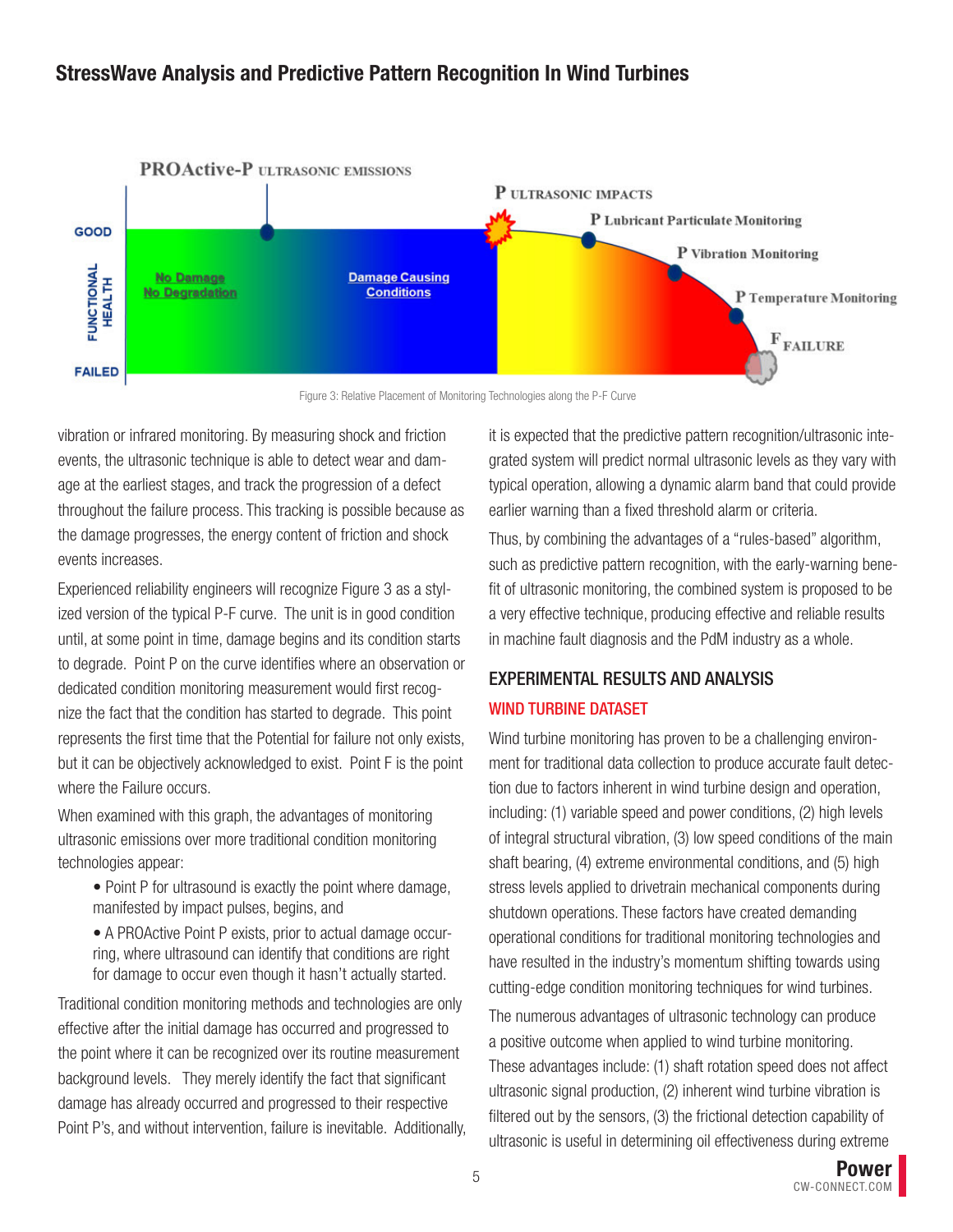temperature fluctuations, and (4) the short duration, high level mechanical forces applied to wind turbines can be effectively monitored and time-stamped for future mitigation.

In this analysis, a wind turbine's dataset of ultrasonic values is applied to the predictive pattern recognition system to determine if the combination of the two technologies is an effective system for determining anomalous behavior. The investigation will determine the effectiveness of the predictive pattern recognition system to identify anomalous conditions when compared to using the ultrasonic technology unassisted.

### ASSESSMENT OF FAULT DETECTION CRITERIA

The primary advantage of the predictive pattern recognition system, as applied to wind turbine monitoring, is its capability to determine predicted values based on power output conditions. This allows the predictive pattern recognition system have a variable alarm structure, which is constructed on the difference between actual and predicted values. If the difference, or residual, exceeds a defined value, the system can trigger an alarm output. In contrast, the ultrasonic system has fixed alarm thresholds, and in order to accommodate the high values of wind turbine power output, the alarm levels need to be established at a sufficiently high level to minimize the occurrence of false triggers.

#### **RESULTS**

The wind turbine data set is analyzed by two methodologies: (1) ultrasonic only data and (2) predictive pattern recognition applied to the ultrasonic data. This analysis contrasts the ability of the predictive pattern recognition system to determine a wind turbine's overall health condition via the predicted System State Analyzer

(SSA) versus the ultrasonic data collected via the ultrasonic signal generation functionality.

Three wind turbines are selected for data analysis: T1 has no mechanical issues; T2 has a minor level of unspecified mechanical issues in the generator; and T3 has a major level of unspecified mechanical issues in the gearbox. Since this analysis is focusing on determining the accuracy of the overall health indicator between the two solutions, i.e. ultrasonic alone versus predictive pattern recognition of the data, the specific mechanical issues do not need to be identified.

The results in Table 1 indicate that the ultrasonic data shows zero criteria excursions for the wind turbine with no issues, but that only 1% of samples exceeded the criteria for the turbine with issues present. In contrast, the predictive pattern recognition system had a very low excursion rate for the good wind turbine, but had a much higher level of samples that exceeded the criteria for the wind turbine with issues. Most systems have some level of alarm filtering, and a high level of sample excursions will permit a stronger presence of an issue within the alarming system. It is therefore shown that the predictive pattern recognition/ultrasonic integrated solution is able to generate a more accurate response to the wind turbine's mechanical condition.

The results in Table 2 indicate that for the wind turbine with no issues, T1, both the ultrasonic only system and predictive pattern recognition system show a very low number of samples that exceed each system's criteria. But when contrasting the wind turbine with gearbox issues, T3, the ultrasonic system has a 54% criteria excursion rate, while the predictive pattern recognition system

|                                                       |                   |          | <b>ULTRASONIC DATA</b>          |                                | <b>PREDICTIVE PATTERN</b><br>RECOGNITION/ULTRASONIC |                     |                              |                             |
|-------------------------------------------------------|-------------------|----------|---------------------------------|--------------------------------|-----------------------------------------------------|---------------------|------------------------------|-----------------------------|
| <b>GENERATOR</b><br><b>DRIVE END</b><br><b>SENSOR</b> | Samples<br>ъ<br># | Criteria | exceed<br>criteria<br>that<br># | of samples<br>that exceed<br>% | Samples<br>Ⴆ<br>#                                   | Residua<br>Criteria | that exceed<br>criteria<br># | % of samples<br>that exceed |
| $T1 - No$ Issues                                      | 10666             | 2000     | 0                               | 0%                             | 10666                                               | 200                 | 47                           | 0.44%                       |
| $T2 - I$ ssues<br>Present                             | 28030             | 2000     | 284                             | 1.0%                           | 28030                                               | 200                 | 2547                         | 9.1%                        |

Table 1: Generator Data from T1 and T2: Comparison of Ultrasonic vs Predictive Pattern Recognition/Ultrasonic Data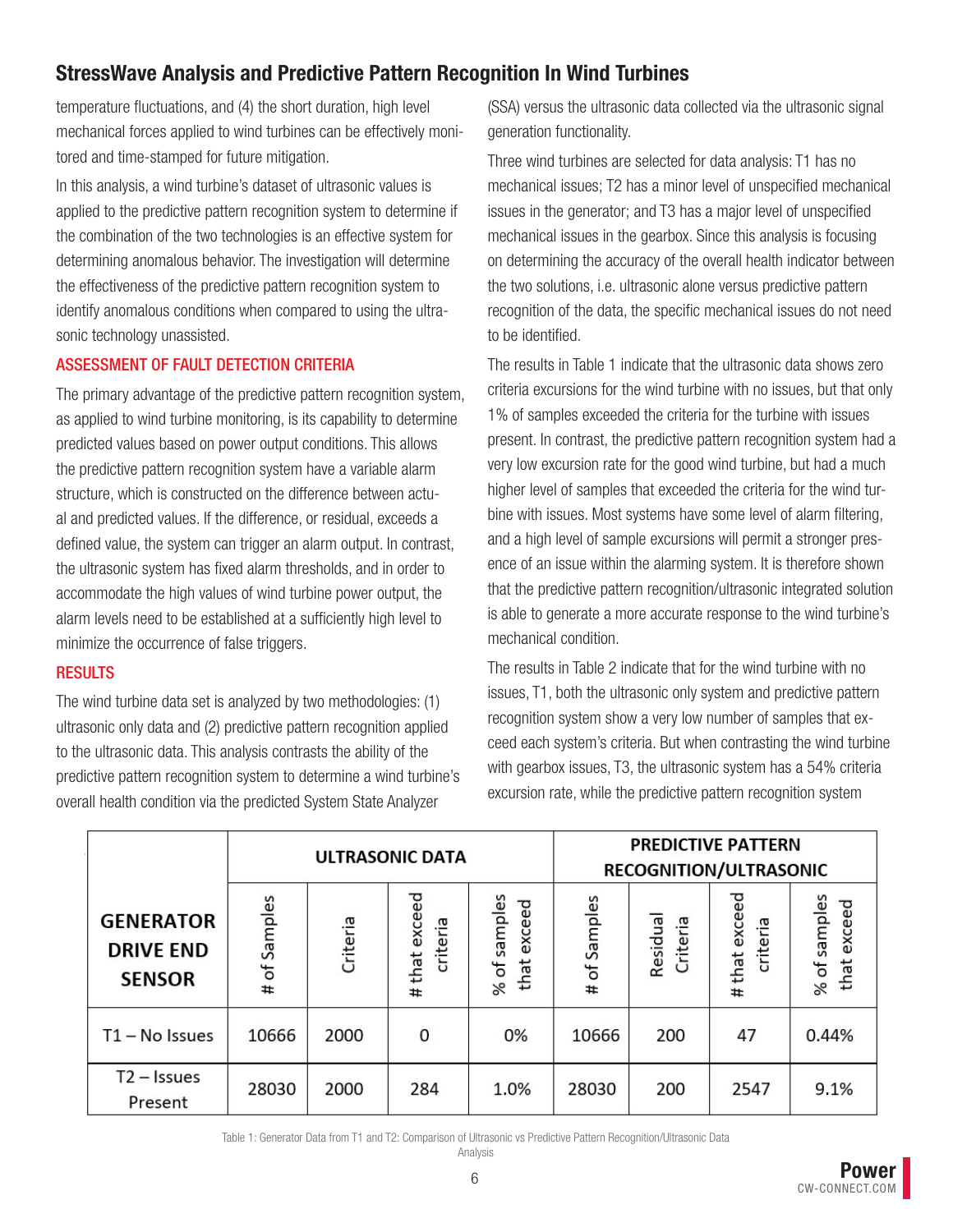|                                                   |                    |          | <b>ULTRASONIC DATA</b>          |                                               | <b>PREDICTIVE PATTERN</b><br>RECOGNITION/ULTRASONIC |                     |                              |                                  |
|---------------------------------------------------|--------------------|----------|---------------------------------|-----------------------------------------------|-----------------------------------------------------|---------------------|------------------------------|----------------------------------|
| <b>GEARBOX</b><br><b>HELICAL</b><br><b>SENSOR</b> | Samples<br>ъf<br># | Criteria | exceed<br>criteria<br>that<br># | of samples<br>exceed<br>that<br>$\frac{8}{2}$ | # of Samples                                        | Residua<br>Criteria | that exceed<br>criteria<br># | samples<br>that exceed<br>$%$ of |
| $T1 - No$ Issues                                  | 29256              | 3000     | 6                               | 0%                                            | 29256                                               | 200                 | 660                          | 2.3%                             |
| $T3 - Issues$<br>Present                          | 26557              | 3000     | 14331                           | 54%                                           | 26557                                               | 200                 | 26557                        | 100%                             |

Table 2: Gearbox Data from T1 and T3: Comparison of Ultrasonic vs Predictive Pattern Recognition/Ultrasonic Data

Analysis

has a 100% criteria excursion rate. This analysis indicates that the predictive pattern recognition system is more effective at identifying wind turbines will issues present.

Figure 4 is a sample of wind turbine data from the Generator Drive-End sensor that indicates the difference between actual versus predicated ultrasonic data. The power output of the wind turbine

shows how the ultrasonic data is influenced by the increased load, and thus friction, being applied to the wind turbine. The predictive pattern recognition system indicates that it can track or predict the increase in ultrasonic level with good accuracy as the wind turbine power output increases.



Figure 4: Comparison of Predictive Pattern Recognition Data – Actual vs PredictedAnalysis